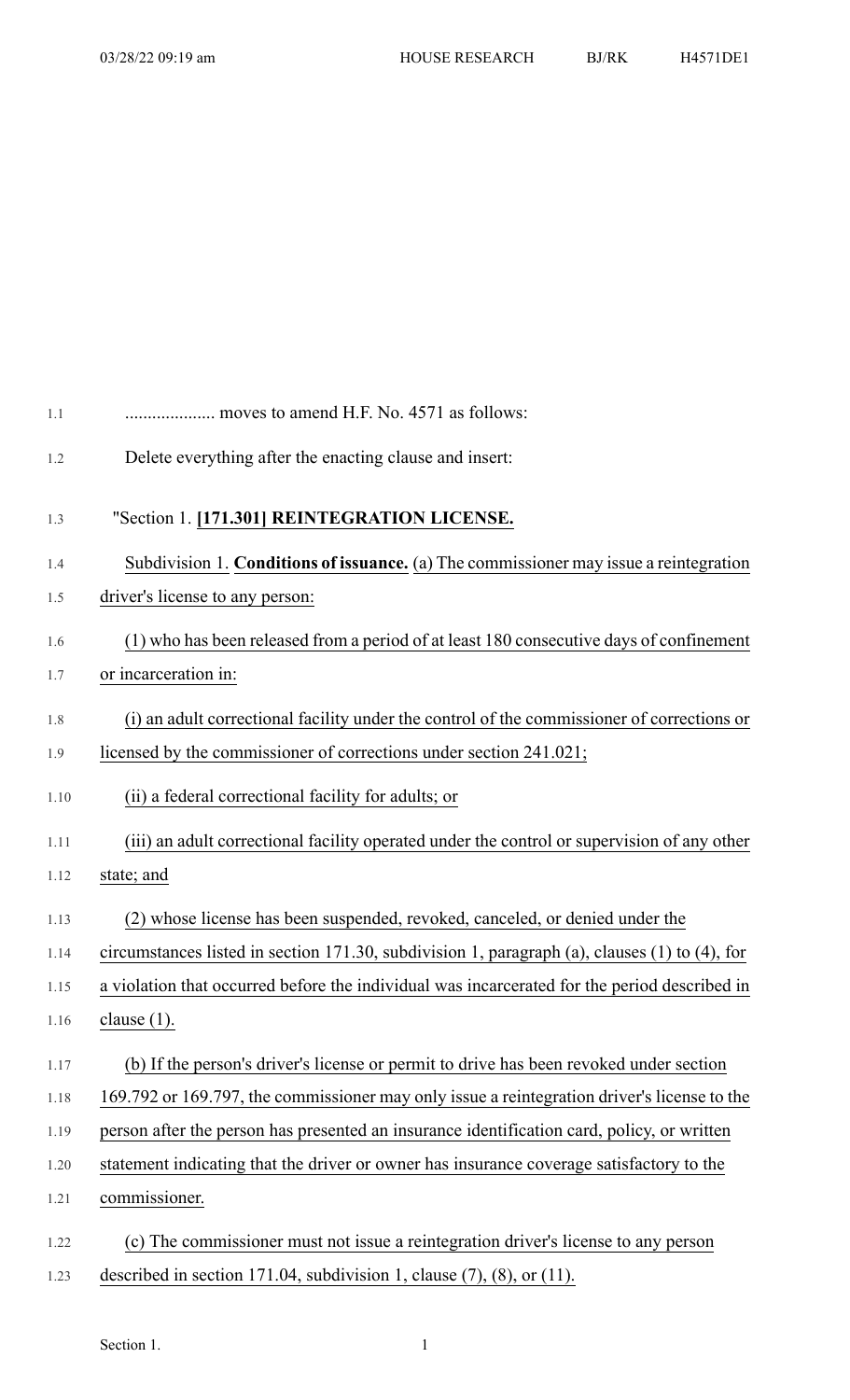| 2.1     | (d) The commissioner must not issue a class A, class B, or class C reintegration driver's       |
|---------|-------------------------------------------------------------------------------------------------|
| 2.2     | license.                                                                                        |
| 2.3     | Subd. 2. Application; fees prohibited. (a) Application for a reintegration driver's license     |
| 2.4     | must be made in the form and manner approved by the commissioner.                               |
| 2.5     | (b) A person seeking a reintegration driver's license who was released from confinement         |
| 2.6     | or incarceration on or after July 1, 2022, must apply for the license within one year of        |
| 2.7     | release. A person seeking a reintegration driver's license who was released from confinement    |
| $2.8\,$ | or incarceration before July 1, 2022, must apply for the license by July 1, 2023.               |
| 2.9     | (c) The commissioner may not charge an application fee or a license fee for a reintegration     |
| 2.10    | driver's license.                                                                               |
| 2.11    | Subd. 3. Cancellation of license. (a) The commissioner must cancel the reintegration            |
| 2.12    | driver's license of any person who commits a violation that would result in the suspension,     |
| 2.13    | revocation, or cancellation of a driver's license, including suspension for nonpayment of       |
| 2.14    | child support or maintenance payments as described in section 171.186, subdivision 1.           |
| 2.15    | Except as described in paragraph (b), a person whose reintegration driver's license is canceled |
| 2.16    | under this subdivision may not be issued another reintegration driver's license and may not     |
| 2.17    | operate a motor vehicle for the remainder of the period of suspension or revocation, or 30      |
| 2.18    | days, whichever is longer.                                                                      |
| 2.19    | (b) A person whose reintegration driver's license is canceled under paragraph (a) may           |
| 2.20    | apply for a new reintegration driver's license if the person is incarcerated or confined for a  |
| 2.21    | period of at least 180 consecutive days after the cancellation and the person meets the         |
| 2.22    | conditions described in subdivision 1.                                                          |
| 2.23    | (c) Nothing in this section prohibits cancellation and reinstatement of a reintegration         |
| 2.24    | driver's license for any other reason described in section 171.14 provided any factor making    |
| 2.25    | the person not eligible for a driver's license under section 171.04 occurred or became known    |
| 2.26    | to the commissioner after issuance of the reintegration driver's license.                       |
| 2.27    | Subd. 4. Reinstatement of full driving privileges. Notwithstanding any statute or rule          |
| 2.28    | to the contrary, the commissioner must reinstate full driving privileges of a person who was    |
| 2.29    | issued a reintegration driver's license provided:                                               |
| 2.30    | (1) the person has possessed the reintegration driver's license for one full year;              |
| 2.31    | the reintegration driver's license has not been canceled pursuant to subdivision 3;             |
| 2.32    | and                                                                                             |